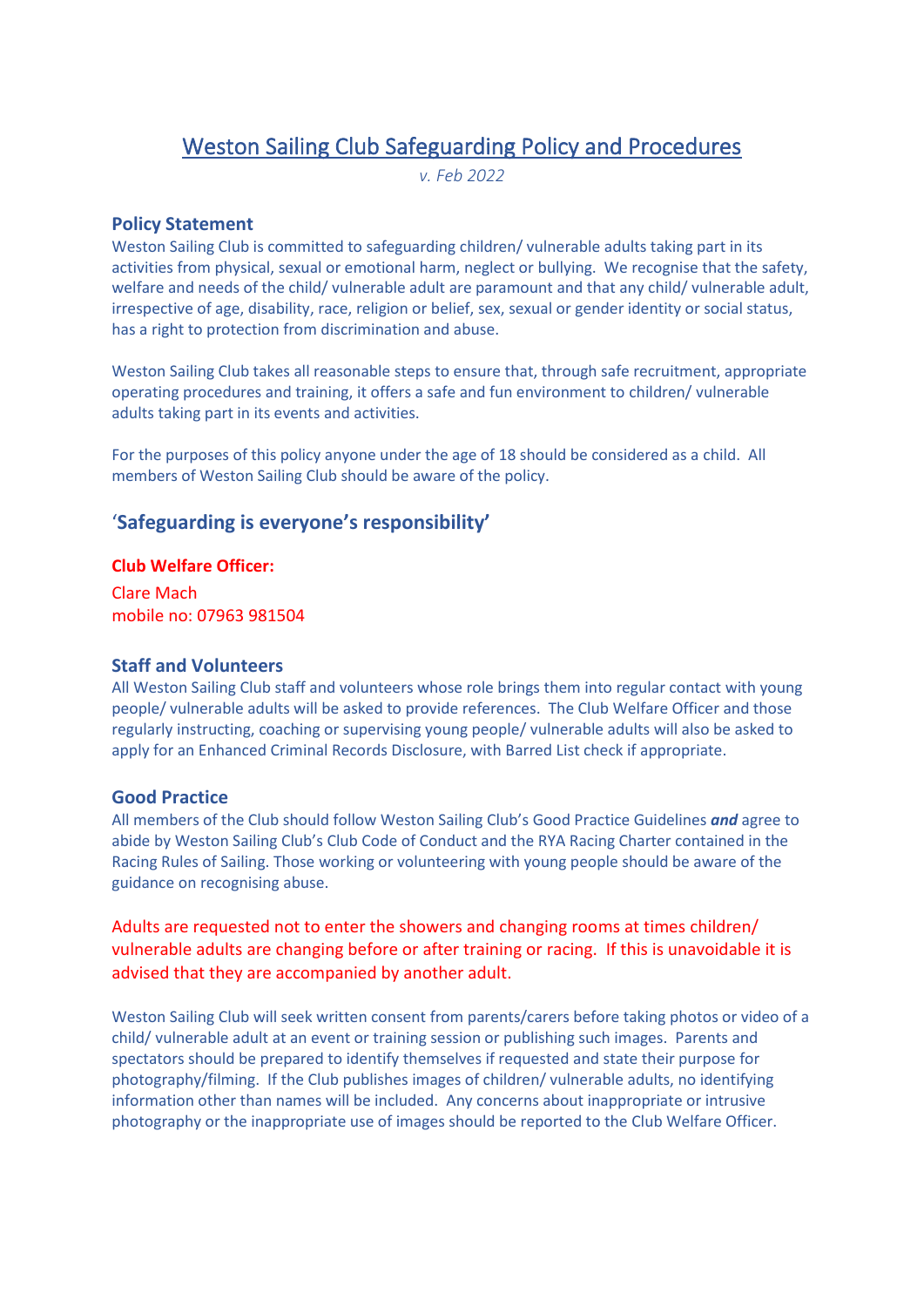#### **Concerns**

Anyone who is concerned about a young member's or participant's welfare, either outside the sport or within the Weston Sailing Club, should inform the Club Welfare Officer immediately, in strict confidence. The Club Welfare Officer will follow the reporting procedures below *(see Flowcharts 1 and 2 below).*

Any member of Weston Sailing Club failing to comply with the Safeguarding policy or any relevant Codes of Conduct may be subject to disciplinary action.

#### **Reporting Procedures**

If you are uncertain what to do at any stage, contact the RYA's Safeguarding and Equality Manager on 023 8060 4104 or the NSPCC free 24-hour helpline 0808 800 5000.

Details of Children's Social Care departments, Adult Social Care departments and emergency duty teams are listed on local authority websites and in local phone books. If you are unable to find the appropriate contact number, call the RYA's Safeguarding and Equality Manager or, if a child/ vulnerable adult is at immediate risk, the Police.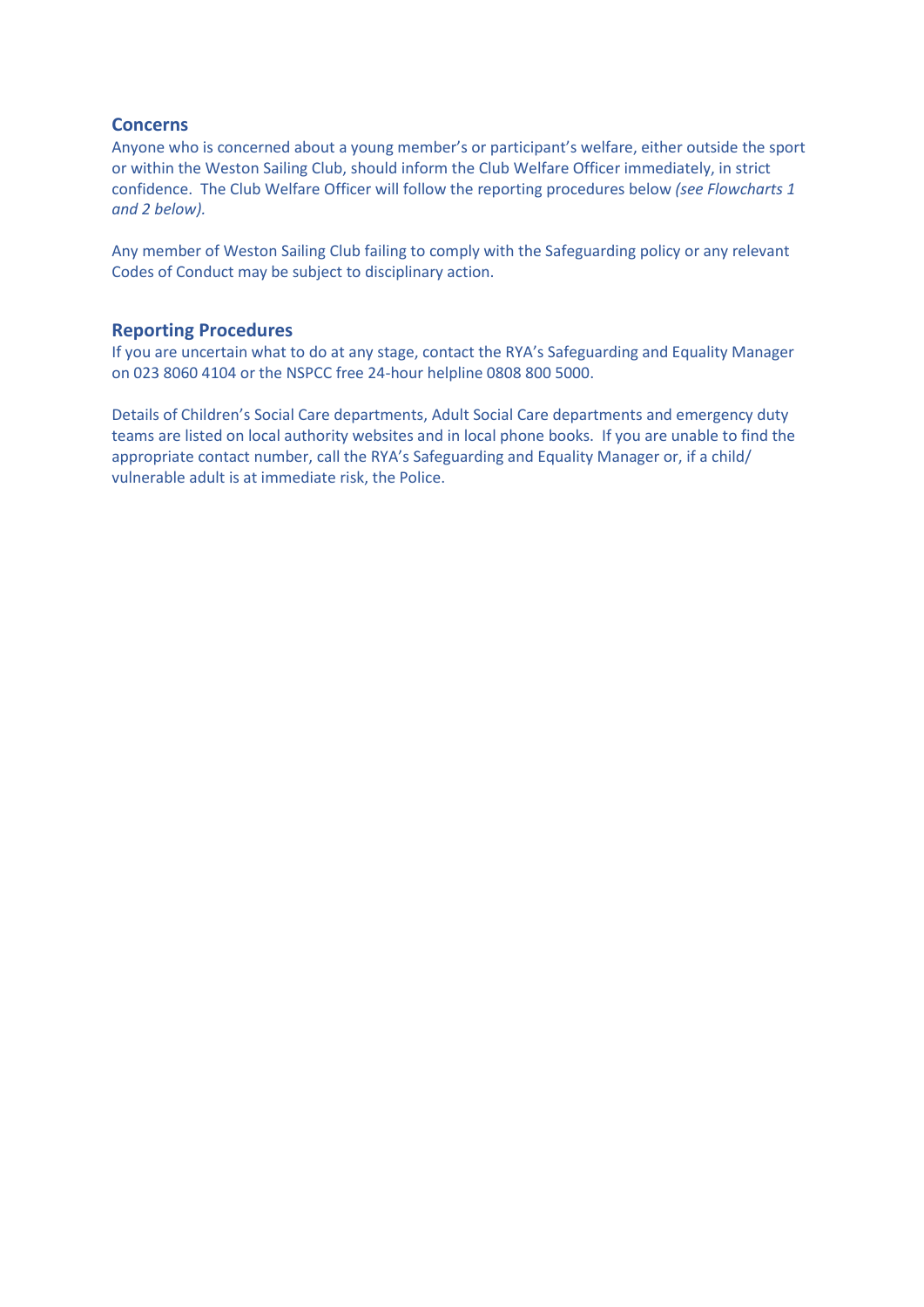## Flowchart 1